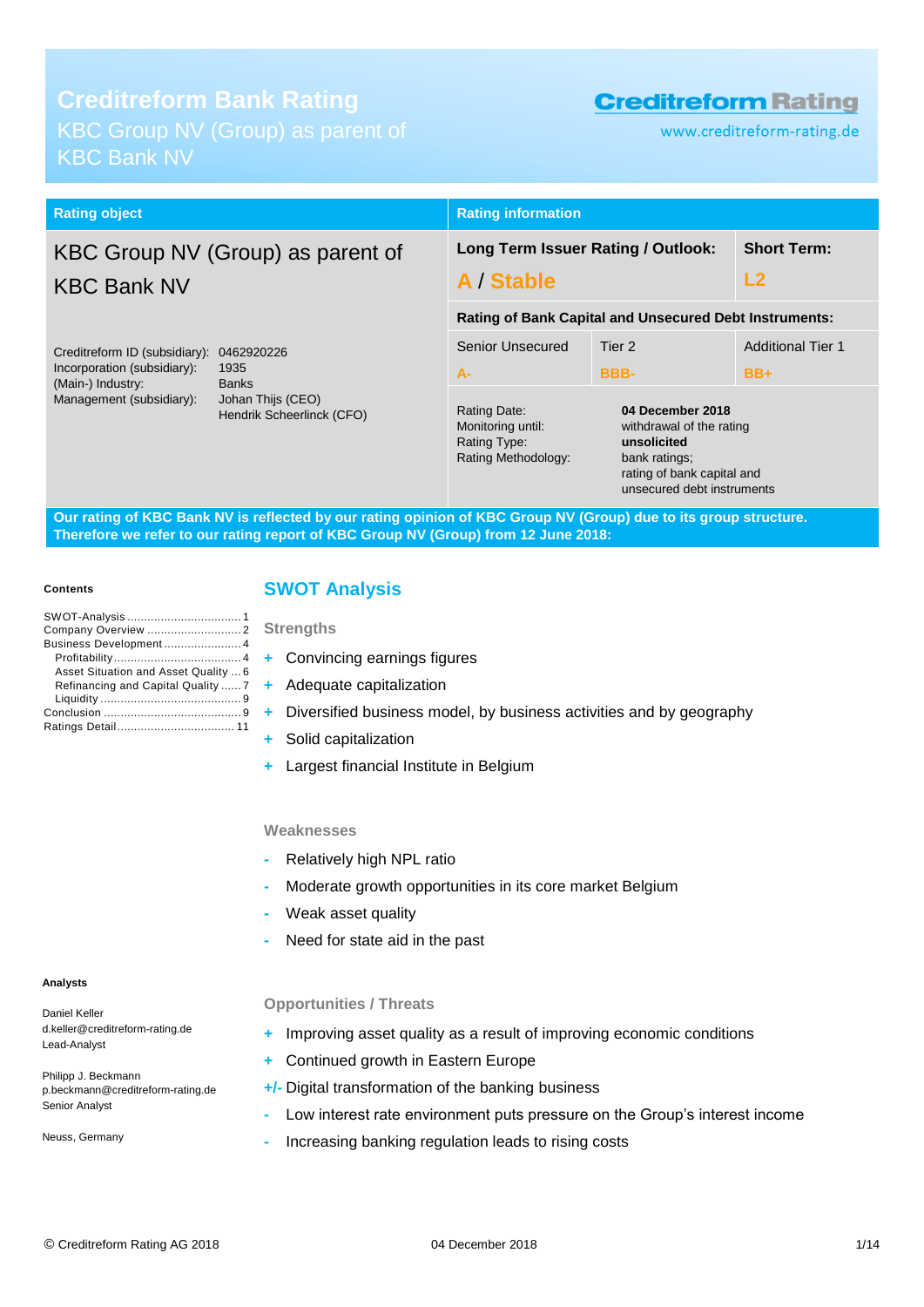## <span id="page-1-0"></span>**Company Overview**

KBC Group NV (hereafter: KBC) is an integrated bank insurance group created in 1998 by the merger of two Belgian banks (Kredietbank and CERA Bank) and a Belgian insurance company (ABB Insurance) with headquarters in Brussels. The Group is a nonoperating holding company of its insurance and banking activities and is the single point of entry in a resolution scenario for the Group. KBC's most significant asset is its bank KBC Bank NV ( $E$ 256 bn assets). The bank is recognized as an "other systemically important institution" (O-SII) and must therefore comply with additional regulatory requirements. With 37.130 employees (average of 2017 - full-time equivalents) and 1,521 bank branches, KBC serves approximately 11 million customers and had total assets of €292 billion in 2017.

In 2015 KBC completed the repayment of state aid in the total amount of  $\epsilon$  7 billion from the Belgian Federal and Flemish Regional governments received in 2008 and 2009 to strengthen its capital base. Moreover, KBC met all structural requirements made by the European Commission (EC), including a restructuring/divesting program to reduce the Groups risk profile, which means that the behavioral measures of the EC no longer apply.

KBC acts as a bank insurance group in its core markets Belgium, Bulgaria, the Czech Republic, Hungary, Ireland and Slovakia. In addition, KBC is represented to a limited extent in several other countries in order to support its corporate clients. The focus of the Group is the retail and private banking business, as well as business activities with small and medium sized enterprises and mid-cap clients. The Group is divided into three business units and the *Group Centre*. The Group's *Belgium Business Unit* includes all activities such as banking business, insurance business and the asset management business in Belgium, whereas the *Czech Republic Business Unit* includes all of the Group's activities in the Czech Republic. By contrast, the *International Markets Business Unit* comprises the Group's activities in Ireland, Hungary, Slovakia and Bulgaria. KBC's *Group Centre*, however, comprises the Group's capital and liquidity management, as well as the funding of the Group and other administrative activities.



See Chart 1 for the contributions of each business unit to KBC's net profit (€2.575 billion).

**Chart 1: Net profit of each business unit of KBC (Source: Annual Report 2017 of KBC)**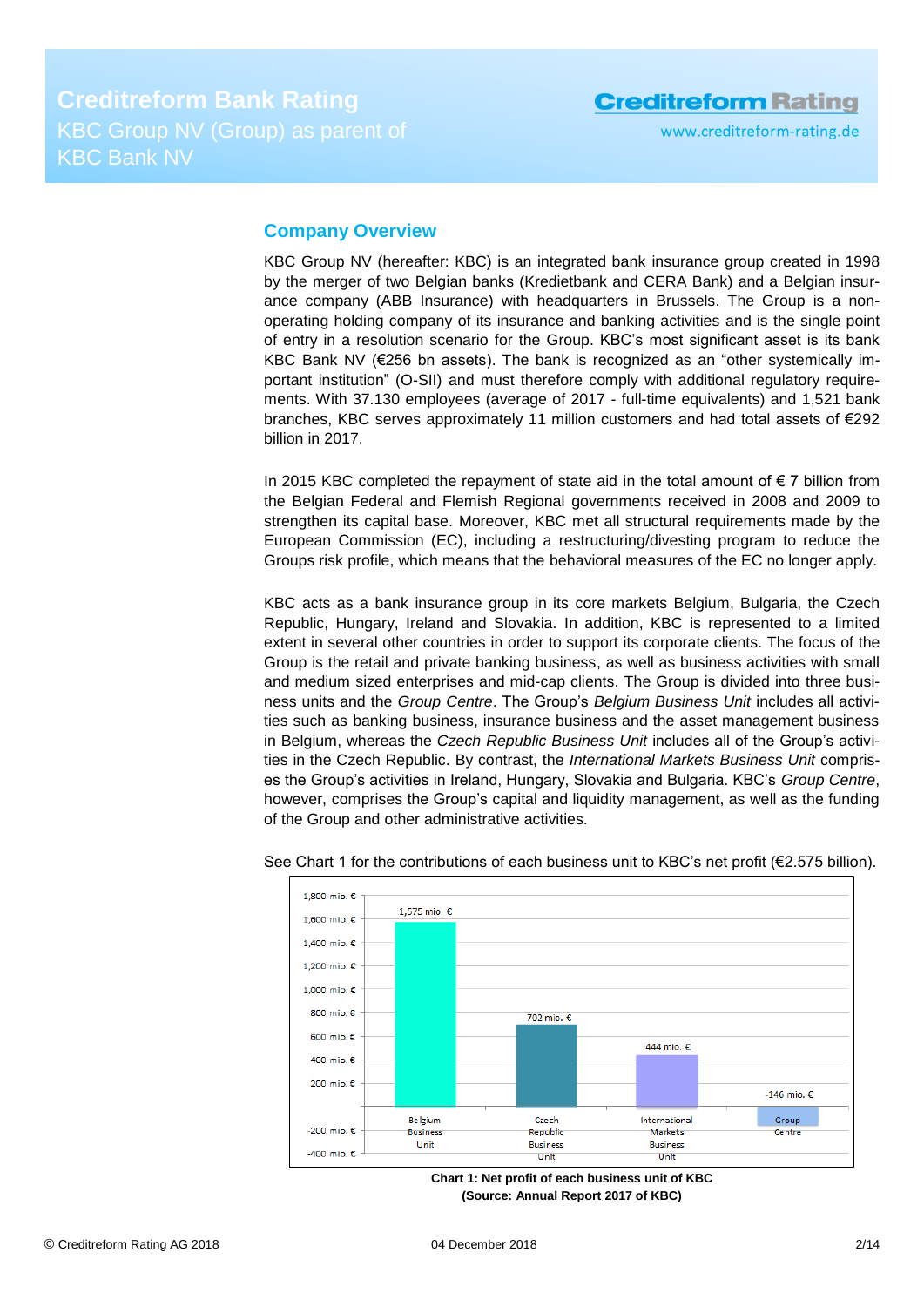www.creditreform-rating.de





The shareholders of KBC are composed of 40% core shareholders (KBC Ancora, MRBB, Cera and other core shareholders) and 60% free float, whereby BlackRock Inc. is the most significant shareholder among the non-core shareholders. KBC concluded a shareholder agreement between these core shareholders in order to ensure shareholder stability and guarantee continuity within the Group, as well as to support and coordinate its general policy. KBC's core shareholders act in concert at the General Meeting of the Group and are represented on its Board.

On 13 June 2017, KBC acquired 99.91% of the United Bulgarian Bank AD (UBB) and 100% of Interlease EAD in Bulgaria for a total amount of €609 million. KBC aims through this takeover to become active in leasing, asset management and factoring in Bulgaria. The main subsidiaries and investments of KBC can be found in the following Chart 3:



**Chart 3: Main subsidiaries and investments of KBC at year-end 2017 (Source: Own presentation based on data of Annual Report 2017 of KBC)**

**<sup>(</sup>Source: Own presentation based on data of Annual Report 2017 of KBC)**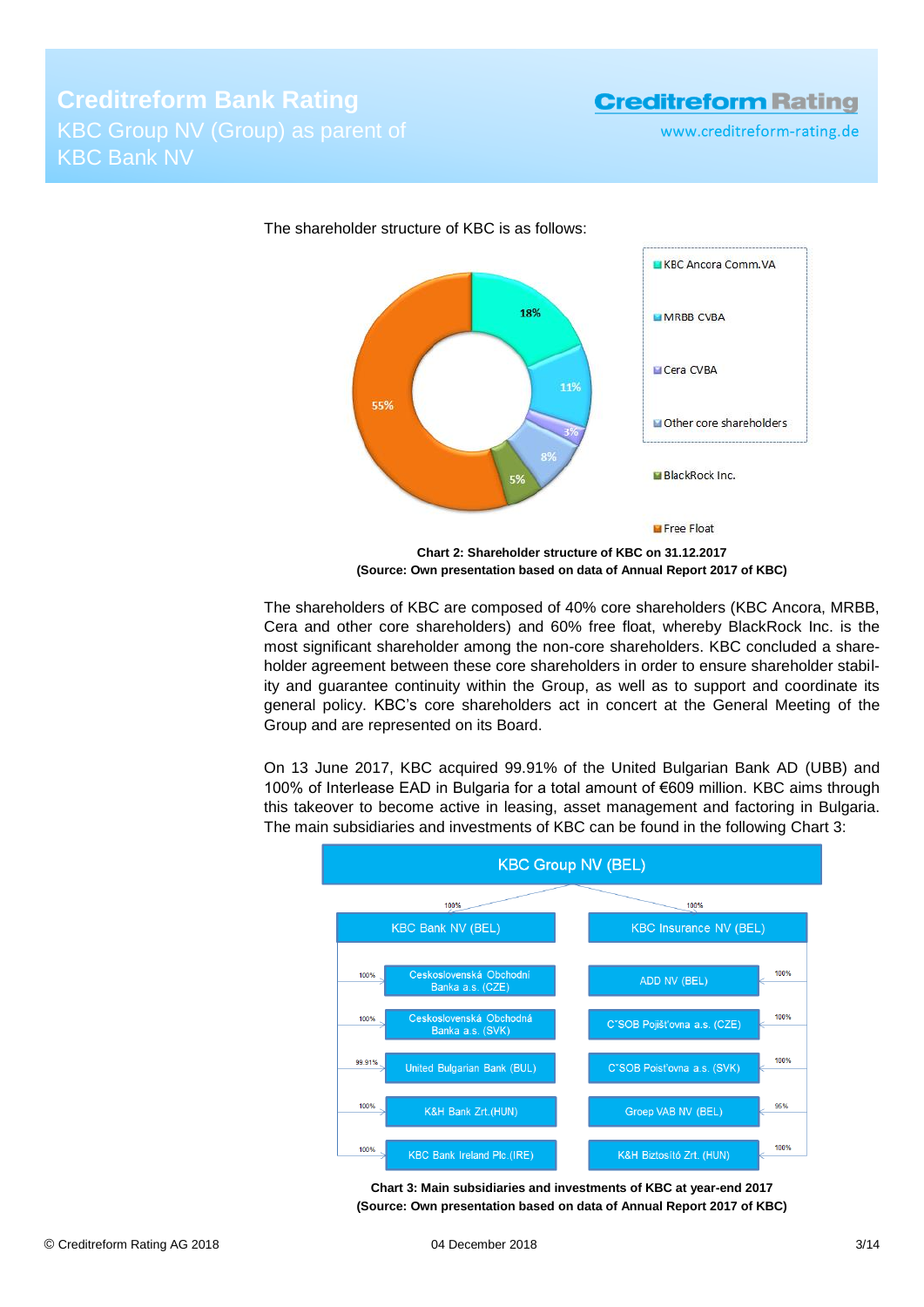## <span id="page-3-0"></span>**Business Development**

### <span id="page-3-1"></span>**Profitability**

KBC's operating income amounted to  $E$ 7.7 billion in 2017, increasing by 7.6% in a yearover-year comparison (€542 million). Net interest income contributed 53.5% to KBC's operating income, declining by 3.2% compared to the previous year (€137 million). The reduction is a result of reduced interest income, in particular in the *Belgium Business Unit* (€307 million) YOY, which could only partially be offset by increased interest income in KBC's international business units. Net fee and commission income accounted for 22.2% of the Group's operating income, increasing by 17.7% YOY (€257 million) due to a significant increase in KBC's fee and commission income from asset management services (€219 million), and to a smaller extent due to increased income from banking services (€46 million). Net trading income contributed the lowest share of the three main drivers of operating income, accounting for 13.8%, but increasing significantly by 68.7% YOY and over the previous years in general. The increase is a result of a considerable increase in gains on foreign exchange trading, in particular in the business units in Belgium and the Czech Republic and - to a lesser extent - the positive impact of various market value adjustments.

By contrast, net insurance income contributed 8.3% to KBC's operating income, increasing by 40.4% YOY (€184 million). This development is, among others, due to the positive impact of the reduction in technical charges in the life insurance business as a result of the release of a specific life insurance provision in Belgium. However, KBC notices a strong decline in its earnings premiums in its life insurance business YOY. Moreover, the non-life insurance business is the reason for the positive result of KBC's insurance business.

Operating expenses amounted to  $€4.074$  billion in 2017, increasing by 4% in a year-overyear comparison (€159 million). Personnel expenses, accounting for 56.5% of operating expenses in 2017, increased slightly by 2.3% YOY (€51 million) due to KBC's expansion and an increase in its number of employees. KBC's other expenses increased by 6.3% YOY (€89 million) and comprise special bank taxes in various countries (2017: €439 million; 2016: €437 million). However, KBC does not provide any detailed information about its remaining *General Administrative Expenses*, which increased YOY by €56 million.

KBC's pre-impairment operating profit amounted to  $€3.6$  billion in the fiscal year 2017; however, the Group recorded write-ups in 2017 which amounted to €30 million. These write-ups are a result of net reversals of impairments charges on loans and advances, most relevant in Ireland in a total amount of €215 million, but also to a minor extent in its other international business units. After deduction of taxes and non-recurring events, operating net profit increased by 6% YOY at a total amount of €2.575 billion in 2017.

Considering KBC's first quarter results in 2018, the Group shows stable development in its net interest income as well as in its net fee and commission income, while trading income is less favorable in comparison to its first quarter in 2017.

A detailed group income statement for the years 2014 – 2017 is shown in Figure 1 below: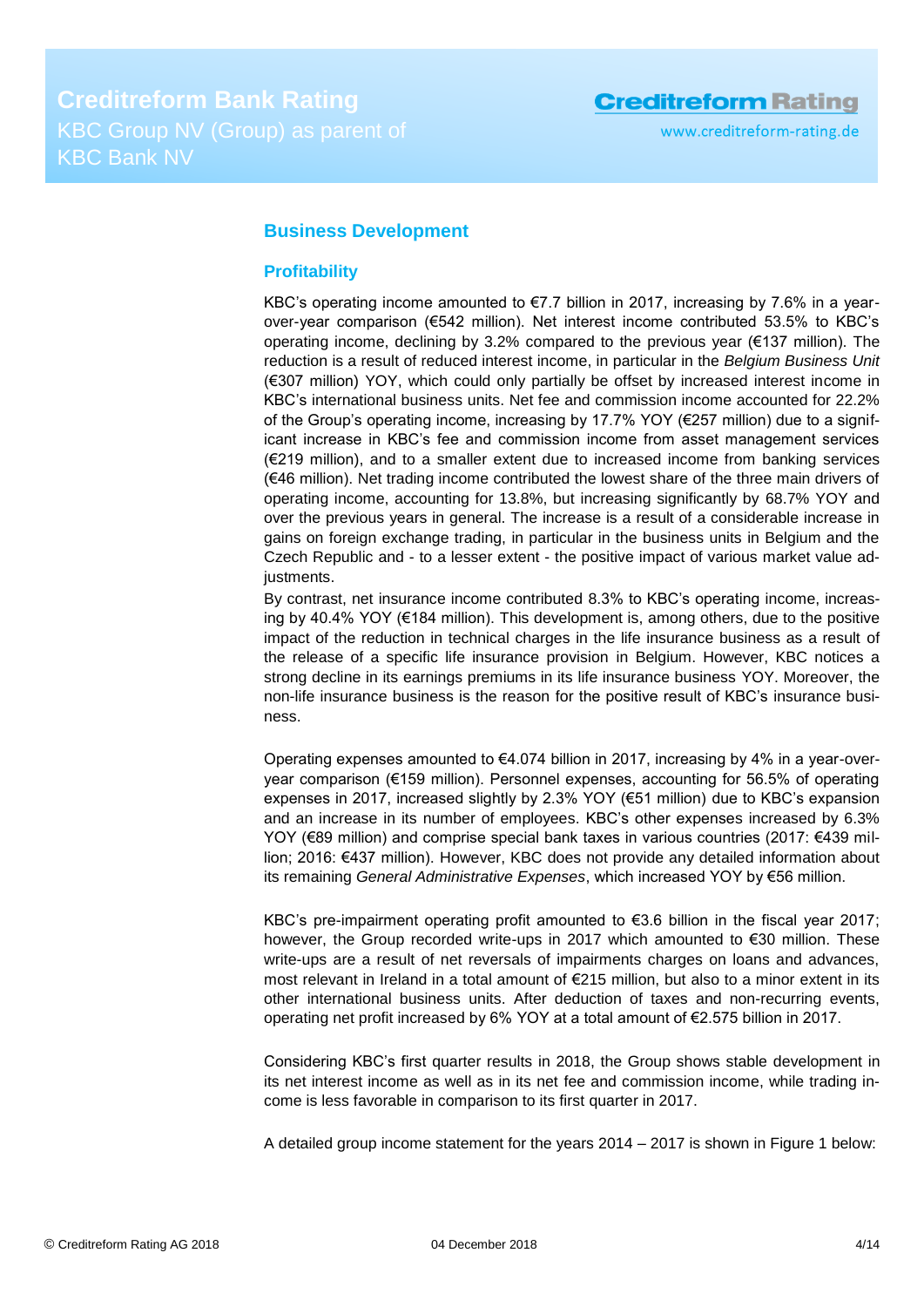# **Creditreform Bank Rating** KBC Group NV (Group) as parent of KBC Bank NV

## **Creditreform Rating**

www.creditreform-rating.de

| <b>Income Statement</b>                  | 2014      | %     | 2015       | %       | 2016      | %     | 2017      | %     |
|------------------------------------------|-----------|-------|------------|---------|-----------|-------|-----------|-------|
| Income ( $\epsilon$ 000)                 |           |       |            |         |           |       |           |       |
| Net Interest Income                      | 4,308,000 | 62.0% | 4,311,000  | 59.2%   | 4,258,000 | 59.5% | 4,121,000 | 53.5% |
| Net Fee & Commission Income              | 1,573,000 | 22.6% | 1,678,000  | 23.1%   | 1,450,000 | 20.3% | 1,707,000 | 22.2% |
| Net Insurance Income                     | 312,000   | 4.5%  | 381,000    | 5.2%    | 455,000   | 6.4%  | 639,000   | 8.3%  |
| <b>Net Trading Income</b>                | 381,000   | 5.5%  | 560,000    | 7.7%    | 629.000   | 8.8%  | 1,061,000 | 13.8% |
| <b>Equity Accounted Results</b>          | 25,000    | 0.4%  | 24,000     | 0.3%    | 27,000    | 0.4%  | 11,000    | 0.1%  |
| Dividends from Equity Instruments        | 56,000    | 0.8%  | 75,000     | 1.0%    | 77,000    | 1.1%  | 63,000    | 0.8%  |
| <b>Rental Revenue</b>                    | <b>NA</b> | 0.0%  | <b>NA</b>  | 0.0%    | <b>NA</b> | 0.0%  | <b>NA</b> | 0.0%  |
| Lease and Rental Revenue                 | 87,000    | 1.3%  | 81,000     | 1.1%    | 78,000    | 1.1%  | 73,000    | 0.9%  |
| Other Income                             | 203,000   | 2.9%  | 164,000    | 2.3%    | 181,000   | 2.5%  | 21,000    | 0.3%  |
| <b>Operating Income</b>                  | 6,945,000 | 100%  | 7,276,000  | 100%    | 7,155,000 | 100%  | 7,697,000 | 100%  |
| Expenses (€000)                          |           |       |            |         |           |       |           |       |
| Depreciation and Amortisation            | 266,000   | 7.0%  | 253,000    | 6.5%    | 246,000   | 6.3%  | 266,000   | 6.5%  |
| <b>Personnel Expense</b>                 | 2,248,000 | 58.9% | 2,245,000  | 57.7%   | 2,252,000 | 57.5% | 2,303,000 | 56.5% |
| Occupancy & Equipment                    | <b>NA</b> | 0.0%  | <b>NA</b>  | 0.0%    | <b>NA</b> | 0.0%  | <b>NA</b> | 0.0%  |
| <b>Tech &amp; Communications Expense</b> | <b>NA</b> | 0.0%  | <b>NA</b>  | 0.0%    | <b>NA</b> | 0.0%  | <b>NA</b> | 0.0%  |
| Marketing and Promotion Expense          | <b>NA</b> | 0.0%  | <b>NA</b>  | 0.0%    | <b>NA</b> | 0.0%  | <b>NA</b> | 0.0%  |
| <b>Other Provisions</b>                  | <b>NA</b> | 0.0%  | <b>NA</b>  | 0.0%    | <b>NA</b> | 0.0%  | <b>NA</b> | 0.0%  |
| <b>Other Expense</b>                     | 1,303,000 | 34.1% | 1,392,000  | 35.8%   | 1,416,000 | 36.2% | 1,505,000 | 36.9% |
| <b>Operating Expense</b>                 | 3,818,000 | 100%  | 3,890,000  | 100%    | 3,915,000 | 100%  | 4,074,000 | 100%  |
| Operating Profit & Impairment (€000)     |           |       |            |         |           |       |           |       |
| <b>Pre-impairment Operating Profit</b>   | 3,127,000 |       | 3,386,000  |         | 3,240,000 |       | 3,623,000 |       |
| Asset Writedowns                         | 506,000   |       | 405,000    |         | 201.000   |       | $-30,000$ |       |
| Net Income (€000)                        |           |       |            |         |           |       |           |       |
| Non-recurring Revenue                    | 31,000    |       | 52,000     |         | 99,000    |       | 19,000    |       |
| Non-recurring Expense                    | 231,000   |       | 498,000    |         | 49.000    |       | 5.000     |       |
| <b>Pre-tax Profit</b>                    | 2,420,000 |       | 2,535,000  |         | 3,090,000 |       | 3,667,000 |       |
| Income Tax Expense                       | 657,000   | 27.1% | $-104,000$ | $-4.1%$ | 662,000   | 21.4% | 1,093,000 | 29.8% |
| <b>Discontinued Operations</b>           | n         |       | $\Omega$   |         | $\Omega$  |       | $\Omega$  |       |
| <b>Net Profit</b>                        | 1,763,000 |       | 2,639,000  |         | 2,428,000 |       | 2,575,000 |       |

**Figure 1: Group income statement**

#### **(Source: Based on data of S&P Global Market Intelligence as of 12 June 2018)**

Despite the stable growth of KBC's net profit in 2017, the Group's earnings figures deteriorated slightly in comparison to the previous year as a result of increased total assets, respectively risk-weighted assets. Nonetheless, the Group shows very sound earnings figures. KBC's ROAA, as well as its ROAE, declined in a year-over-year comparison. Nevertheless, KBC ratios are clearly more favorable than the average of the peer group. In addition, the Group was able to improve its RORWA, even though it's already significant above the average of the peer group. The peer group, however, was able to gain some ground. By contrast, KBC's net interest margin dropped by 0.21 percentage points YOY and is now just in line with the average of the peer group. The Group's cost-income ratios are both more favorable than those of the peer group on average; however, the peer group was again able to catch up slightly.

KBC's earnings ratios are the best performers in any of the areas analyzed.

The development of the key earnings figures for the years 2014 - 2017 is detailed as follows:

| Income Ratios (%)               | 2014  | %          | 2015  | $\frac{9}{6}$ | 2016  | %       | 2017  | 96      |
|---------------------------------|-------|------------|-------|---------------|-------|---------|-------|---------|
| Return on Average Assets (ROAA) | 0.71  | 0.30       | 1.03  | 0.32          | 0.92  | $-0.11$ | 0.88  | $-0.03$ |
| Return on Equity (ROAE)         | 11.16 | 4.53       | 15.55 | 4.39          | 14.92 | $-0.63$ | 14.22 | $-0.71$ |
| RoRWA                           | 1.93  | <b>NAI</b> | 3.04  | 1.11          | 2.76  | $-0.28$ | 2.86  | 0.11    |
| Net Interest Margin             | 1.81  | 0.11       | 1.74  | $-0.07$       | 1.66  | $-0.08$ | 1.46  | $-0.21$ |
| Cost income Ratio ex. Trading   | 58.17 | $-3.97$    | 57.92 | $-0.24$       | 59.99 | 2.07    | 61.39 | 1.40    |
| Cost income Ratio               | 54.97 | 3.58       | 53.46 | $-1.51$       | 54.72 | 1.25    | 52.93 | $-1.79$ |
| Change in X-Points              |       |            |       |               |       |         |       |         |

**Figure 2: Group key earnings figures (Source: Based on data of S&P Global Market Intelligence as of 12 June 2018)**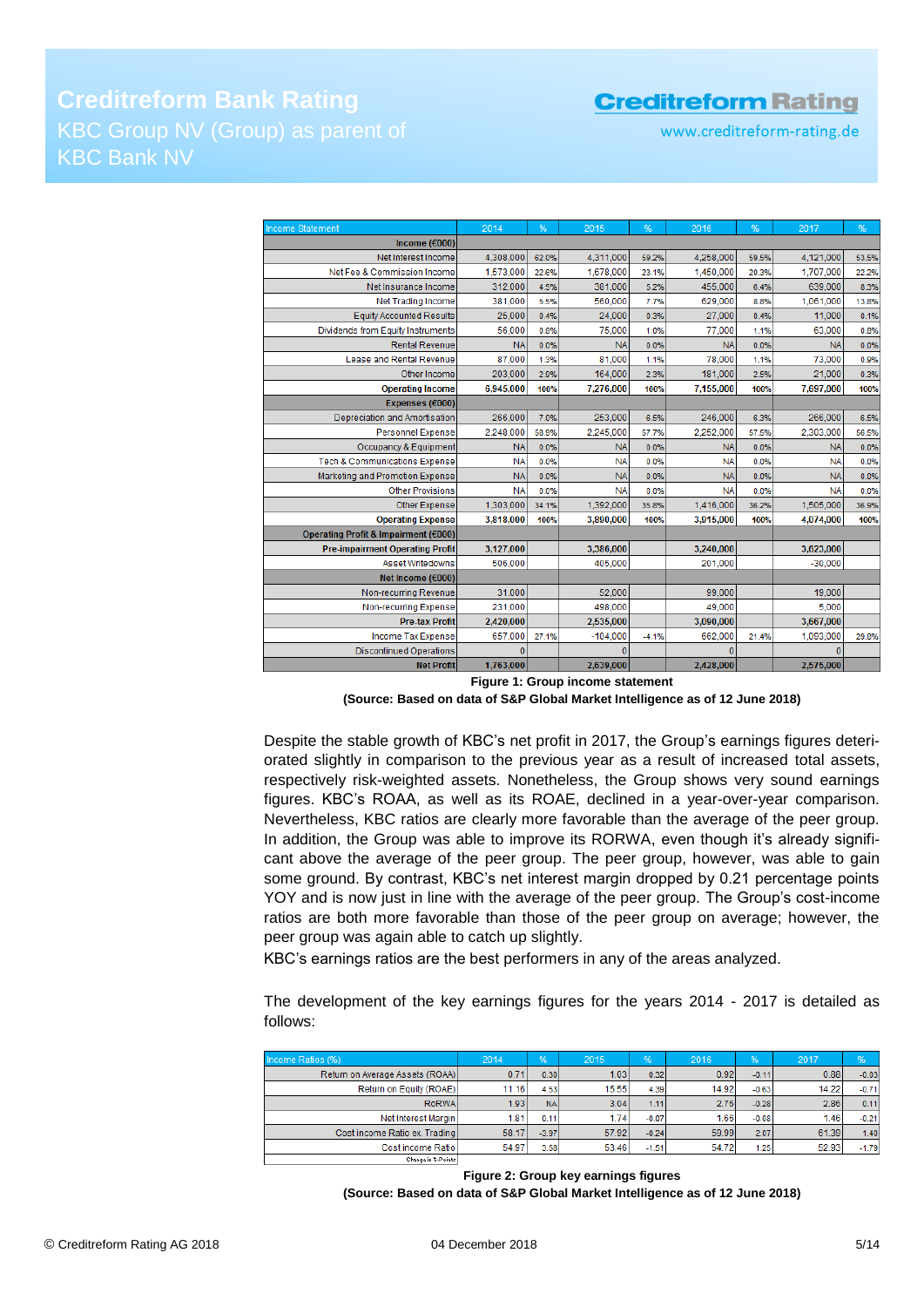# **Creditreform Rating**

### <span id="page-5-0"></span>**Asset Situation and Asset Quality**

KBC's financial assets accounted for 97% of total assets, increasing by 6.4% YOY ( $\epsilon$ 17.2 billion). Net loans to customers represented the largest share of assets, accounting for 48.4% and increasing by 6.2% YOY (€8.27 billion). The increase is attributable on one hand to the acquisition of the United Bulgarian Bank and Interlease EAD (in the total amount of €1.97 billion), and on the other to a 3% increase in loans in the Belgium Business Unit, 8% in the Czech Republic Business Unit, and 13% in the International Markets Business Unit. Mortgage loans contributed 42.8% to KBC's net loans to customers. Total securities, as the second largest asset, represented 30.3% of KBC's total assets, decreasing by 7.9% YOY ( $E$ 7.6 billion). The reduction is mainly attributable to reduced debt instruments from public governments (-€3.5 billion) and a lower amount of derivatives (- €2.65 billion) in a year-over-year comparison. In general, 59% of KBC's total securities are debt instruments issued by public authorities, whereby the most important are Belgium, the Czech Republic, and France. The position of 'cash and balances with central banks' increased by  $\epsilon$ 9 billion (YOY) to a total amount of  $\epsilon$ 29.7 billion. Moreover, KBC increased its net loans to banks by 44.4% YOY ( $E$ 7.5 billion) primarily as a result of a higher amount of reverse repos.

The Group's total assets amounted to 292.3 billion in 2017, increasing by 6.2% YOY (€17.1 billion).

The development of KBC's assets for the years 2014 - 2017 is shown in detail in the following:

| Assets (€000)                             | 2014        | %     | 2015        | $\sqrt{96}$ | 2016        | %     | 2017        | 96    |
|-------------------------------------------|-------------|-------|-------------|-------------|-------------|-------|-------------|-------|
| Cash and Balances with Central Banks      | 5,771,000   | 2.4%  | 7,038,000   | 2.8%        | 20,686,000  | 7.5%  | 29,727,000  | 10.2% |
| Net Loans to Banks                        | 12.590.000  | 5.1%  | 13,631,000  | 5.4%        | 16,929,000  | 6.2%  | 24,450,000  | 8.4%  |
| Net Loans to Customers                    | 124,551,000 | 50.8% | 128,223,000 | 50.8%       | 133,231,000 | 48.4% | 141,502,000 | 48.4% |
| <b>Total Securities</b>                   | 94,449,000  | 38.5% | 95,596,000  | 37.9%       | 96,340,000  | 35.0% | 88,722,000  | 30.3% |
| <b>Financial Assets</b>                   | 237,360,000 | 97%   | 244,489,000 | 97%         | 267,186,000 | 97%   | 284,402,000 | 97%   |
| Equity Accounted Investments              | 204,000     | 0.1%  | 207,000     | 0.1%        | 212,000     | 0.1%  | 240,000     | 0.1%  |
| Other Investments                         | <b>NA</b>   | 0.0%  | <b>NA</b>   | 0.0%        | <b>NA</b>   | 0.0%  | <b>NA</b>   | 0.0%  |
| Insurance Assets                          | 194,000     | 0.1%  | 127,000     | 0.1%        | 110,000     | 0.0%  | 131,000     | 0.0%  |
| Non-current Assets HFS & Discontinued Ops | 18,000      | 0.0%  | 15,000      | 0.0%        | 8.000       | 0.0%  | 21,000      | 0.0%  |
| Tangible and Intangible Assets            | 4.104.000   | 1.7%  | 3,696,000   | 1.5%        | 3,876,000   | 1.4%  | 4.411.000   | 1.5%  |
| <b>Tax Assets</b>                         | 1.814.000   | 0.7%  | 2,336,000   | 0.9%        | 2.312.000   | 0.8%  | 1.625.000   | 0.6%  |
| <b>Total Other Assets</b>                 | 1.480.000   | 0.6%  | 1.487.000   | 0.6%        | 1.496.000   | 0.5%  | 1.512.000   | 0.5%  |
| <b>Total Assets</b>                       | 245,174,000 | 100%  | 252,356,000 | 100%        | 275,200,000 | 100%  | 292.342.000 | 100%  |

**Figure 3: Development of assets**

**(Source: Based on data of S&P Global Market Intelligence as of 12 June 2018)**

Despite the improvement in KBC's asset quality, the Group's asset quality figures are still below the average of the peer group; however, KBC has consistently been able to reduce its relatively high stock of NPLs in recent years.

The NPL ratio of 6.49%, as well as the NPL / RWA ratio of 9.99%, remain significantly less favorable in comparison with the peer group. However, KBC was able to improve both ratios YOY, both in recent years and in general. A continuous reduction of KBC's stock of NPL's will enable the Group to catch up to its competitors, whereby KBC may additionally benefit from favorable economic conditions in its core markets. By contrast, KBC's potential problem loans / NPL ratio outperforms the peer group. Considering the Group's reserves / impaired loans ratio, KBC's ratio is below the peer group average. Thus the peer group shows a more prudent approach in this respect. The Group's net write-offs / risk-adjusted assets ratio increased dramatically YOY by 0.65 percentage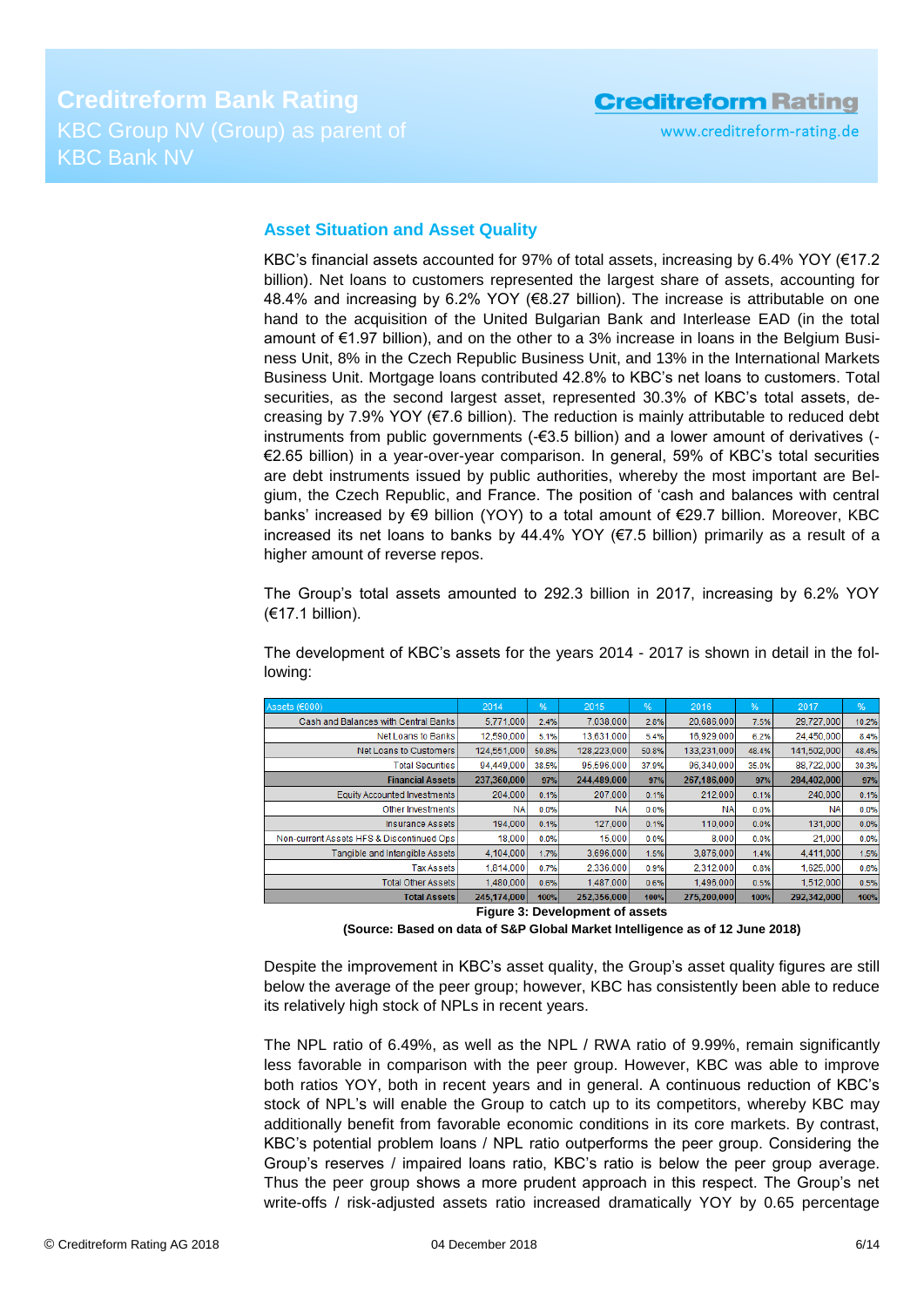points and is now significantly higher than the average of the peer group. By comparison, the Group's RWA ratio is noticeably lower than those of its competitors, despite the increase in KBC's nominal risk-weighted assets, which comes as a result of the consolidation of the acquisitions of United Bank Bulgaria and Interlease.

In general, KBC will catch up to its competitors in its asset quality figures in the foreseeable future if the Group continues to reduce its stock of NPLs, and if economic conditions remain favorable in the Group's core markets.

KBC's asset quality figures are the least favorable performers of all the areas analyzed.

The development of asset quality figures in the years 2014 - 2017 is detailed as follows:

| Asset-Quality (%)                     | 2014      | %         | 2015  | %          | 2016  | %       | 2017  | %       |
|---------------------------------------|-----------|-----------|-------|------------|-------|---------|-------|---------|
| Non-Performing Loans (NPL) / Loans    | 11.11     | $-0.55$   | 9.63  | $-1.49$    | 7.95  | $-1.68$ | 6.49  | $-1.45$ |
| NPL / RWA                             | 15.49     | <b>NA</b> | 14.09 | $-1.40$    | 12.18 | $-1.91$ | 9.99  | $-2.19$ |
| Potential Problem Loans / NPL         | 7.46      | $-2.72$   | 12.03 | 4.58       | 14.72 | 2.69    | 13.99 | $-0.74$ |
| Reserves / Impaired Loans             | 42.37     | 2.14      | 45.70 | 3.33       | 48.13 | 2.44    | 44.18 | $-3.96$ |
| Net Write-offs / Risk-adjusted Assets | <b>NA</b> | <b>NA</b> | 0.57  | <b>NAI</b> | 0.72  | 0.15    | 1.38  | 0.65    |
| Risk-weighted Assets/ Assets          | 36.05     | <b>NA</b> | 34.61 | $-1.44$    | 31.57 | $-3.04$ | 31.46 | $-0.11$ |
| Change in S-Points                    |           |           |       |            |       |         |       |         |

**Figure 4: Development of asset quality (Source: Based on data of S&P Global Market Intelligence as of 12 June 2018)**

### <span id="page-6-0"></span>**Refinancing and Capital Quality**

KBC's financial liabilities accounted for 92% of total liabilities in 2017, increasing by 7.1% YOY (€16.7 billion). Total deposits from customers represent the largest share of the Group's liabilities with 55.8%, increasing by 7.8% YOY (€11.05 billion). On one hand, KBC has seen considerable growth in customer deposits in all if its business units (Belgium Business Unit: +6%, Czech Republic Business Unit: 9%, International Markets Business Unit excl. UBB/Interlease: 7%), however on the other this growth is partly attributable to the acquisition of UBB/Interlease. KBC's deposit structure is as follows: 48.2% are on demand deposits while 37.1% are attributable to savings accounts. Total debt, accounting for 15.1% of KBC's liabilities, increased by 14.4% YOY (€5.2 billion) and consists primarily of senior debt (€37.7 billion).

Total deposits from banks, however, correspond to 12.2% of KBC's liabilities, increasing by 4.1% YOY (€1.3 billion). The increase in this position in 2016 is related to increased activities in repurchase agreements (+€8.3 billion) and KBC's participation in the targeted long-term refinancing operations (TLTRO II) of the ECB (2016: 4.2 billion; 2017: 2.3 billion). Derivative liabilities, accounting for 2.6% of KBC's liabilities, decreased by €2.17 billion YOY and consist primarily out of interest rate hedges.

By contrast, KBC's insurance liabilities consist primarily out of technical provisions (before reinsurance). The drop in KBC's total equity in 2015 is mainly a result of the repayment of the remaining Flemish government aid in the amount of €3 billion.

The development of refinancing and capitalization in the years 2014 - 2017 is detailed as follows: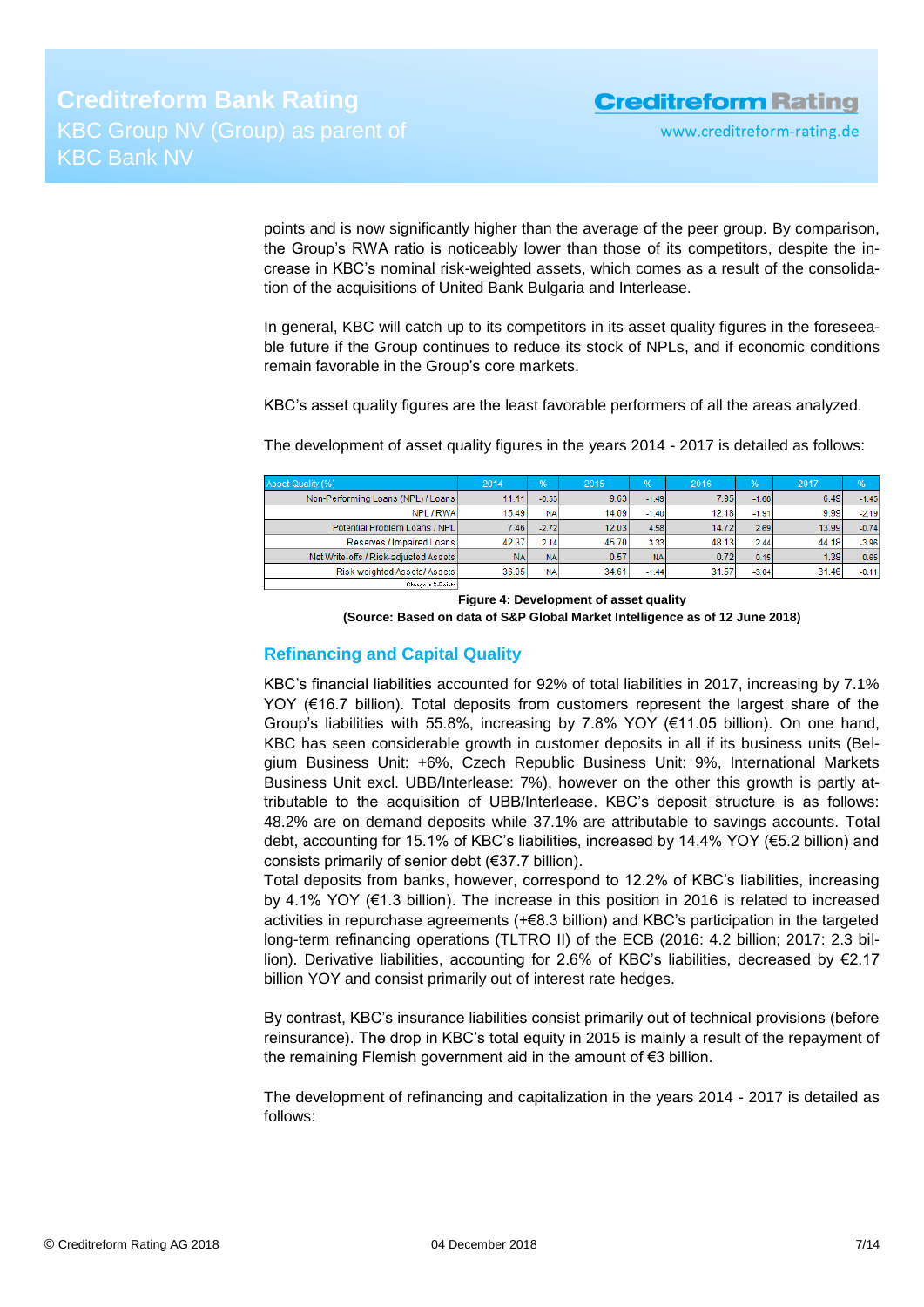# **Creditreform Bank Rating** KBC Group NV (Group) as parent of KBC Bank NV

## **Creditreform Rating**

www.creditreform-rating.de

| Liabilities (€000)                          | 2014        | %         | 2015        | %     | 2016        | %       | 2017        | %     |
|---------------------------------------------|-------------|-----------|-------------|-------|-------------|---------|-------------|-------|
| <b>Total Deposits from Banks</b>            | 17,692,000  | 7.7%      | 18,953,000  | 8.0%  | 32,020,000  | 12.4%   | 33,337,000  | 12.2% |
| <b>Total Deposits from Customers</b>        | 136,237,000 | 59.6%     | 144,831,000 | 61.2% | 141,686,000 | 55.0%   | 152,739,000 | 55.8% |
| <b>Total Debt</b>                           | 25,546,000  | 11.2%     | 25,278,000  | 10.7% | 36,044,000  | 14.0%   | 41,227,000  | 15.1% |
| Derivative Liabilities                      | 11,377,000  | 5.0%      | 9,849,000   | 4.2%  | 9,242,000   | 3.6%    | 7,066,000   | 2.6%  |
| Securities Sold, not yet Purchased          | 325,000     | 0.1%      | 415,000     | 0.2%  | 665,000     | 0.3%    | 905,000     | 0.3%  |
| Other Financial Liabilities                 | 14,657,000  | 6.4%      | 14,179,000  | 6.0%  | 14,848,000  | 5.8%    | 15,899,000  | 5.8%  |
| <b>Total Financial Liabilities</b>          | 205,833,000 | 90%       | 213,504,000 | 90%   | 234,504,000 | 91%     | 251,174,000 | 92%   |
| <b>Insurance Liabilities</b>                | 18,934,000  | 8.3%      | 19,532,000  | 8.3%  | 19,657,000  | 7.6%    | 18,641,000  | 6.8%  |
| Non-current Liab. HFS & Discontinued Ops    | 0           | 0.0%      |             | 0.0%  | o           | 0.0%    | 0           | 0.0%  |
| Unit-Linked Insurance and Investment Contr. | <b>NA</b>   | 0.0%      | <b>NA</b>   | 0.0%  | <b>NA</b>   | 0.0%    | <b>NA</b>   | 0.0%  |
| <b>Tax Liabilities</b>                      | 697,000     | 0.3%      | 658,000     | 0.3%  | 681,000     | 0.3%    | 582,000     | 0.2%  |
| Non-current Asset Retirement Obligations    | 657,000     | 0.3%      | 371,000     | 0.2%  | 705,000     | 0.3%    | 625,000     | 0.2%  |
| <b>Other Provisions</b>                     | 560,000     | 0.2%      | 310,000     | 0.1%  | 238,000     | 0.1%    | 399,000     | 0.1%  |
| <b>Total Other Liabilities</b>              | 1,972,000   | 0.9%      | 2.170,000   | 0.9%  | 2,058,000   | 0.8%    | 2.118,000   | 0.8%  |
| <b>Total Liabilities</b>                    | 228,652,000 | 93.3%     | 236,545,000 | 93.7% | 257,843,000 | 93.7%   | 273,540,000 | 93.6% |
| <b>Total Equity</b>                         | 16,521,000  | 6.7%      | 15,811,000  | 6.3%  | 17,357,000  | 6.3%    | 18,803,000  | 6.4%  |
| <b>Total Passiva</b>                        | 245,174,000 | 100%      | 252,356,000 | 100%  | 275,200,000 | 100%    | 292,342,000 | 100%  |
| Deposits from Customers Growth*             | 3.43        | <b>NA</b> | 6.31        | 2.88  | $-2.17$     | $-8.48$ | 7.80        | 9.97  |
| Change in 2-Points                          |             |           |             |       |             |         |             |       |

**Figure 5: Development of refinancing and capital adequacy (Source: Based on data of S&P Global Market Intelligence as of 12 June 2018)**

KBC's CET1 and the Tier 1 ratio improved in comparison to the previous year; however, the peer group was able to improve more dramatically in these ratios. Nonetheless, KBC's ratios are still more favorable. Despite the nominal increase of KBC's total capital, the Group recorded a decrease in its total capital ratio of 0.23 percentage points YOY due to a relatively strong increase of the Group's risk-weighted assets. Moreover, the peer group was able to catch up in this ratio. Hence, KBC's total capital ratio is now just in line with the average of the peer group.

In addition, the Group's leverage ratio declined slightly over the past years; however, it is now just in line with the average of the peer group, as the peer group was able to make gains in recent years. By contrast, KBC's fully-loaded regulatory capital ratios are considerably better than those of its competitors on average. The total equity / total assets ratio is just in line with the average of the competitors. However, the peer group was able to improve in this ratio more dramatically YOY.

| Capital (€000)                            | 2014       | %         | 2015       | %       | 2016       | %       | 2017       | %       |
|-------------------------------------------|------------|-----------|------------|---------|------------|---------|------------|---------|
| <b>Total Capital</b>                      | 16.722.780 | <b>NA</b> | 17.305.270 | 3.48    | 17.887.214 | 3.36    | 18.725.041 | 4.68    |
| Total Risk-weighted Assets                | 88,382,068 | <b>NA</b> | 87,331,000 | $-1.19$ | 86,878,000 | $-0.52$ | 91,972,155 | 5.86    |
| Capital Ratios (%)                        |            |           |            |         |            |         |            |         |
| Core Tier 1 Ratio                         | 14.35      | <b>NA</b> | 15.16      | 0.81    | 16.15      | 0.99    | 16.45      | 0.30    |
| <b>Tier 1 Ratiol</b>                      | 15.99      | <b>NA</b> | 16.82      | 0.83    | 17.81      | 0.99    | 17.99      | 0.18    |
| <b>Total Capital Ratio</b>                | 18.92      | <b>NA</b> | 19.82      | 0.89    | 20.59      | 0.77    | 20.36      | $-0.23$ |
| Leverage Ratio                            | 6.39       | NA        | 6.27       | $-0.12$ | 6.07       | $-0.20$ | 6.06       | $-0.01$ |
| Fully Loaded: Common Equity Tier 1 Ratio  | 14.33      | <b>NA</b> | 14.87      | 0.54    | 15.82      | 0.95    | 16.34      | 0.53    |
| Fully Loaded: Tier 1 Ratio                | 15.87      | <b>NA</b> | 16.44      | 0.58    | 17.41      | 0.97    | 17.86      | 0.45    |
| Fully Loaded: Risk-weighted Capital Ratio | 18.29      | <b>NA</b> | 19.01      | 0.72    | 20.02      | 1.00    | 20.24      | 0.23    |
| <b>Total Equity/ Total Assets</b>         | 6.74       | 0.66      | 6.27       | $-0.47$ | 6.31       | 0.04    | 6.43       | 0.12    |
| Change in Z-Points                        |            |           |            |         |            |         |            |         |

The development of capital ratios for the 2014 - 2017 is detailed as follows:

**Figure 6: Development of capital ratios**

#### **(Source: Based on data of S&P Global Market Intelligence as of 12 June 2018)**

Due to KBC's bank capital and debt structure, the Group's senior unsecured debt instruments have been notched down by one notch in comparison to the long-term issuer rating. However, KBC's Tier 2 capital rating is four notches below the long-term issuer rating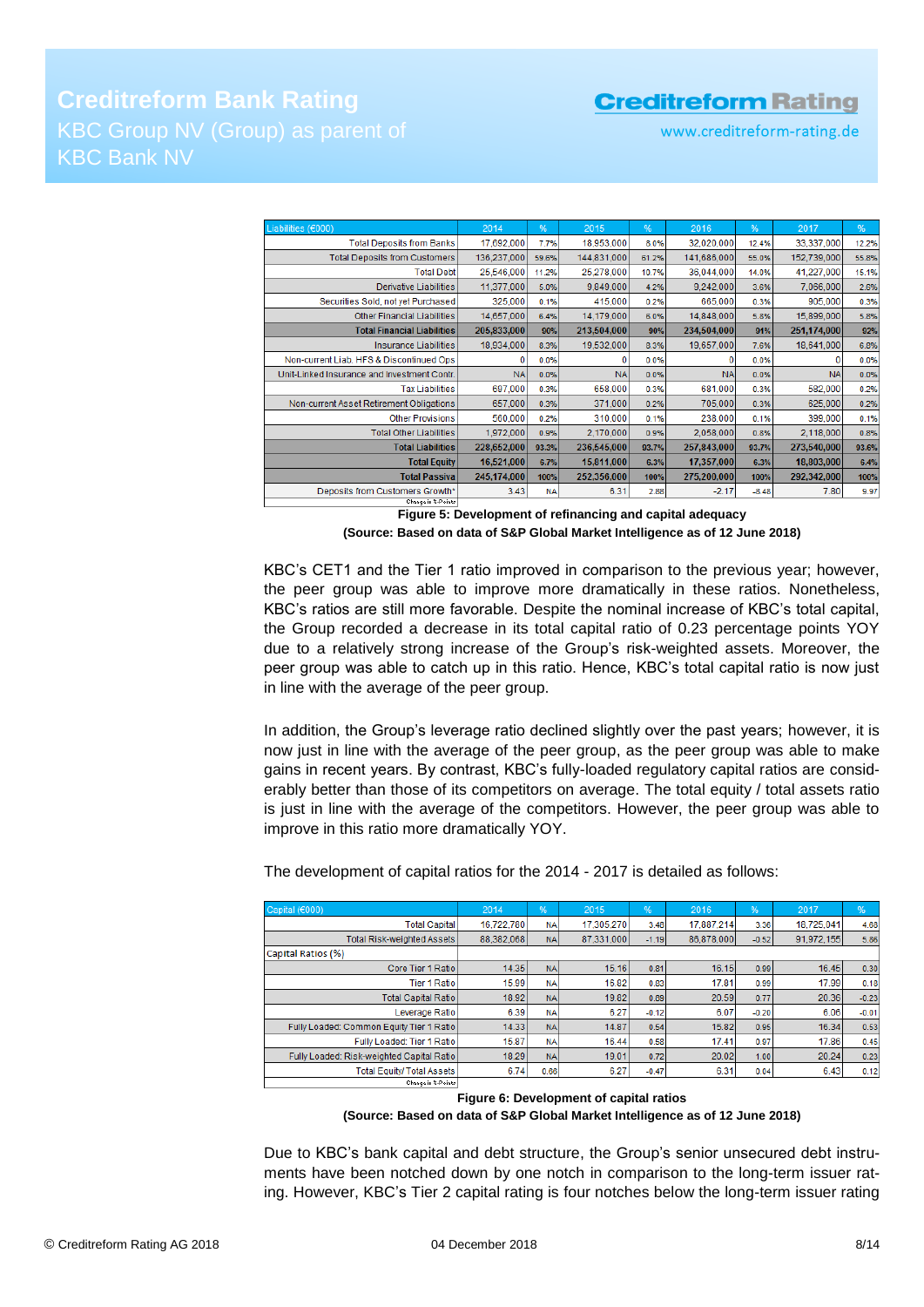based on the bank's capital structure and seniority in accordance with our rating methodology. Additional Tier 1 capital is rated five notches below the long-term issuer rating, reflecting a high bail-in risk in the event of resolution.

## <span id="page-8-0"></span>**Liquidity**

The Group's liquidity coverage ratio remained roughly unchanged year-over-year and is just in line with the average of the peer group. However, the peer group improved significantly in this ratio YOY.

KBC's interbank ratio increased by 20.47 percentage points YOY as a result of KBC's increased net loans to banks, and is just in line with the average of the peer group.

The loan-to-deposit ratio of the Group has remained at a stable level over recent years, reflecting the balanced approach of the Group. However, the ratio of the Group is below the peer group average.

The development of the liquidity ratios for the years 2014 - 2017 is shown in detail as follows:

| Liquidity (%)            | 2014   | 96'      | 2015   |         | 2016   | %        | 2017   |         |
|--------------------------|--------|----------|--------|---------|--------|----------|--------|---------|
| Liquidity Coverage Ratio | 120.06 | $-10.94$ | 127.32 | 7.26    | 138.85 | 11.53    | 138.68 | $-0.18$ |
| Interbank Ratio          | 71.16  | $-39.35$ | 71.921 | 0.76    | 52.87  | $-19.05$ | 73.34  | 20.47   |
| Loan to Deposit (LTD)    | 91.42  | 0.04     | 88.53  | $-2.89$ | 94.03  | 5.50     | 92.64  | $-1.39$ |
| Change in & Points       |        |          |        |         |        |          |        |         |

**Figure 7: Development of liquidity**

<span id="page-8-1"></span>**(Source: Based on data of S&P Global Market Intelligence as of 12 June 2018)**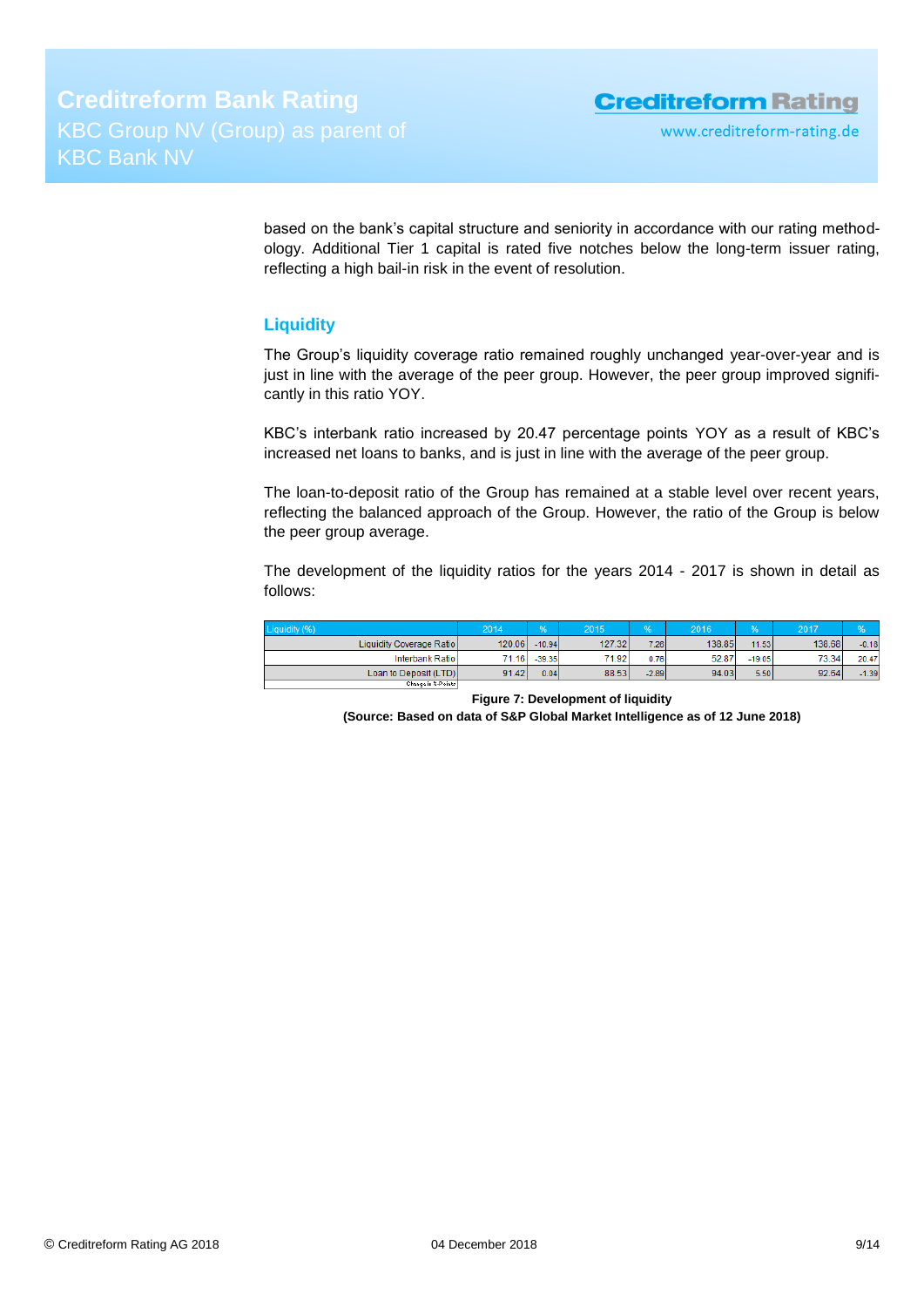## **Conclusion**

Overall, KBC recorded considerable growth and showed convincing performance in the fiscal year 2017; however, the Group's asset quality remains unsatisfactory despite the improvements in recent years, as KBC still faces its legacy issues in its loan portfolio.

Despite the low interest environment in Europe, KBC recorded strong earnings figures in 2017, as well as in recent years in general. The complete repayment of state aid enables the Group to record solid earnings in both the present and in upcoming years. In addition, KBC benefits from the improved economic conditions in its core markets, which even allowed the Group to record write-ups. Moreover, KBC will benefit from the planned changes in the Belgian tax system from 2018 onwards. Additionally, the Group displays diversified income sources and shows in particular a considerable income from fees and commission. The growth in 2017 was driven by its acquisitions on one hand, but on the other by solid growth in its core markets.

Despite the continuous reduction of its NPL stock, the Group still deals with its legacy issues in its loan portfolio especially in Ireland, which has a significant negative impact on KBC's asset quality. Thus, the asset quality figures are the least favorable performers of the Group. However, if KBC will continue to improve in this area, it will catch up to its competitors. By contrast, the (geographically) diversified business model of the Group is convincing and has a positive impact on the Group's creditworthiness.

On the liabilities side, KBC achieved impressive growth in its deposits from customers. Moreover, the Group benefits from its stable and diversified funding base. The Group complies with all regulatory capital requirements and is on average above the peer group in its capital ratios. In addition, the repaid state aid sets funds free to continuously improve KBC's regulatory capital ratios in the upcoming year. Furthermore, the liquidity situation of the Group is satisfactory.

In the near future, growing regulations, ongoing digitization, as well as the low-interest rate environment in the EU pose a general challenge for the banking landscape. Notwithstanding, an interest rate reversal is becoming more likely, as well as the termination of the ECB bond-buying program. In particular, a rapid increase in the interest rates goes hand-in-hand with an interest-rate adjustment risk for banks, which have adjusted to longterm low-interest rates.

In a scenario analysis, the rating developed slightly better in the "best case" scenario and significantly worse in the "worst case" scenario. The ratings of bank capital and (preferred) senior unsecured debt would behave similarly based on our rating mechanism. These ratings are especially sensitive to changes in total equity and to the bank capital and debt structure in general.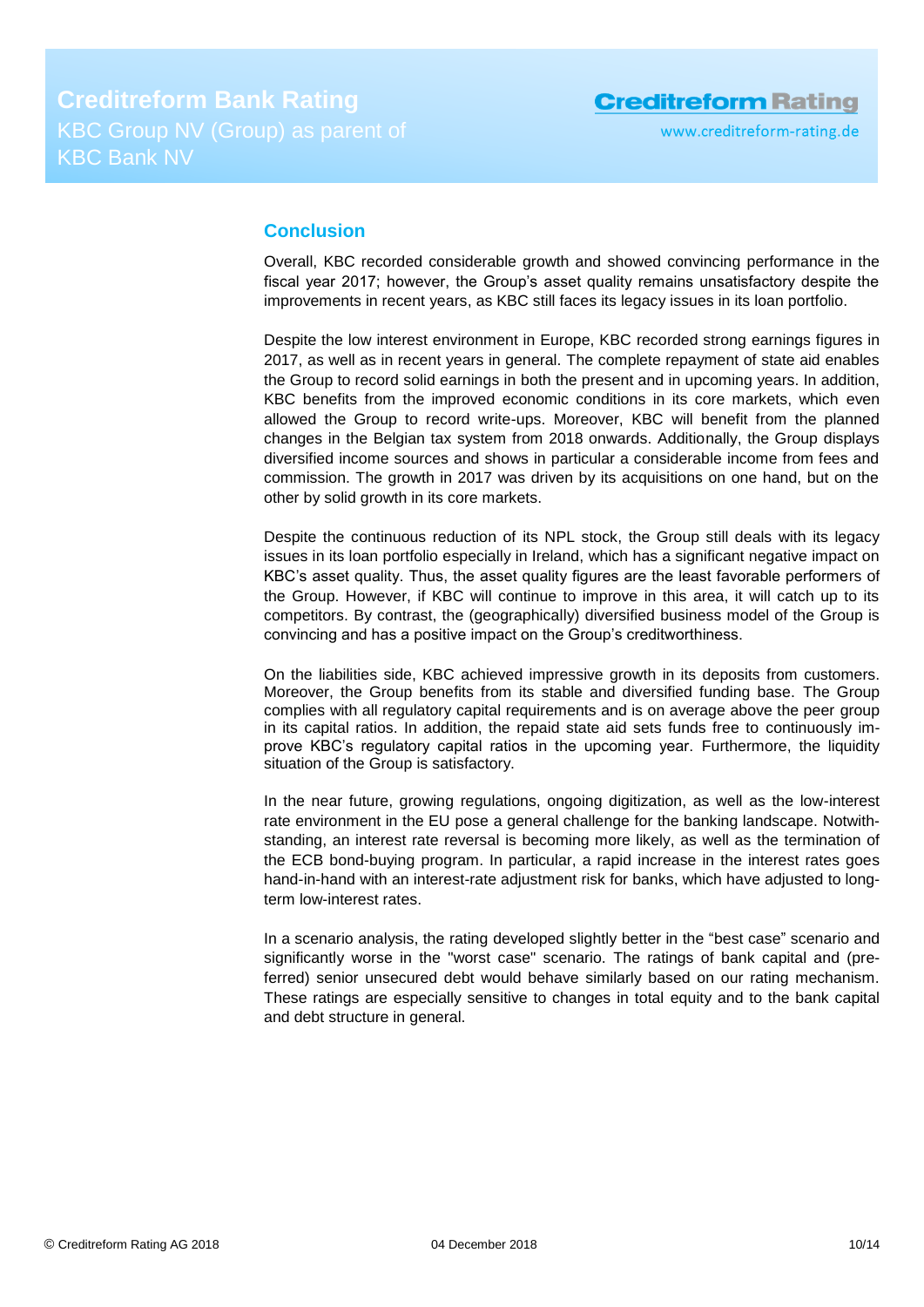## <span id="page-10-0"></span>**Ratings Detail**

**Bank ratings**

The bank ratings are dependent on a host of quantitative and qualitative factors. An improvement in either sub-category may result in a higher rating score.

LT Issuer / Short-Term / Outlook **A / L2 / Stable**

**Bank Capital and Debt Instruments Ratings**

The ratings for bank capital and debt instruments are inter alia dependent on subordination and relative size of the instrument class, based on the long-term issuer rating of the bank.

| Senior unsecured debt:   | А-   |
|--------------------------|------|
| Tier 2 (T2):             | BBB- |
| Additional Tier 1 (AT1): | BB+  |

**Ratings Detail and History**

| <b>Ratings</b>                                      |                    |                         |                      |  |  |  |
|-----------------------------------------------------|--------------------|-------------------------|----------------------|--|--|--|
| <b>Bank Capital und Debt Instruments</b>            |                    |                         |                      |  |  |  |
| Instruments                                         | <b>Rating Date</b> | <b>Publication Date</b> | Ratings              |  |  |  |
| Senior Unsecured / T <sub>2</sub> / AT <sub>1</sub> | 04.12.2018         | 12.12.2018              | $A - / BBB - / BB +$ |  |  |  |
|                                                     |                    |                         |                      |  |  |  |
| <b>Bank Issuer Ratings</b>                          |                    |                         |                      |  |  |  |
| Type                                                | <b>Rating Date</b> | <b>Publication Date</b> | Ratings              |  |  |  |
| LT Issuer / Outlook / Short-Term                    | 04.12.2018         | 12.12.2018              | A / Stable / L2      |  |  |  |
| Figure 8: Ratings Detail and History                |                    |                         |                      |  |  |  |

**Figure 8: Ratings Detail and History**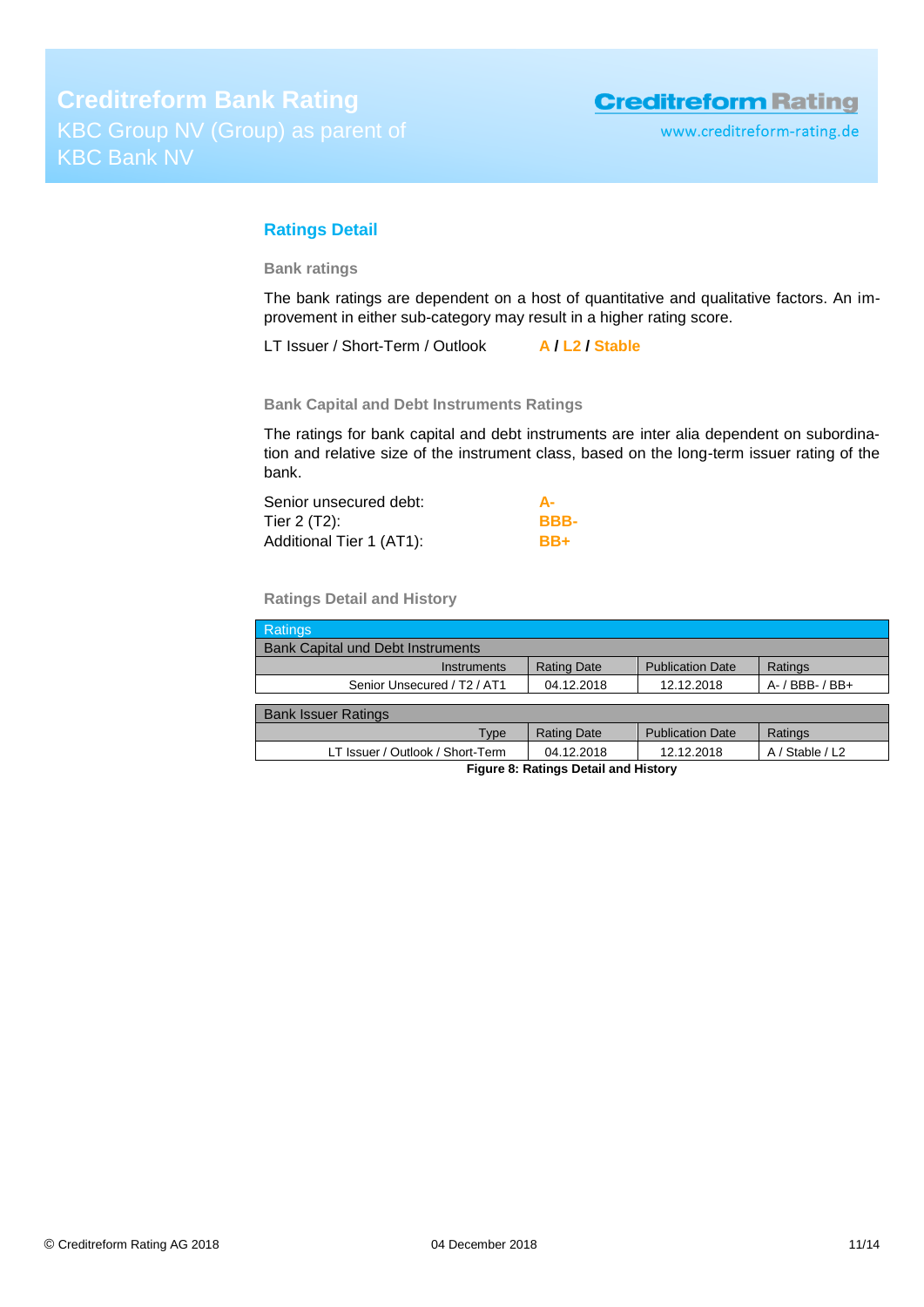### **Regulatory**

Creditreform Rating AG was neither commissioned by the rating object nor by any other third parties for the rating. The analysis took place on a voluntary basis by Creditreform Rating AG and is to be described in the regulatory sense as an unsolicited rating.

The rating is based on publicly available information and internal evaluation methods for the rated bank. The quantitative analysis is based mainly on data of the latest annual accounts, interim reports, other investor relations information of the bank, and calculated key figures by S&P Global Market Intelligence as of 12 June 2018. Subject to a peer group analysis were 40 competing institutes.

The information and documents processed satisfied the requirements according to the rating system of Creditreform Rating AG published on the website www.creditreformrating.de. The rating was carried out on the basis of the rating methodology for unsolicited bank ratings as well as the methodology for the rating of bank capital and unsecured debt instruments in conjunction with Creditreform`s basic document "Rating Criteria and Definitions".

On 04 December 2018, the rating was presented by the analysts to the rating committee and adopted in a resolution.

The rating result was communicated to KBC Bank NV and the preliminary rating report was made available to it. There was no change in the rating score.

The rating is subject to one-year monitoring from the creation date (see cover sheet). Within this period, the rating can be updated. At the latest after one year, a follow-up is required to maintain the validity of the rating.

In 2011 Creditreform Rating AG was registered within the European Union according to EU Regulation 1060/2009 (CRA-Regulation). Based on the registration, Creditreform Rating AG (CRA) is allowed to issue credit ratings within the EU and is bound to comply with the provisions of the CRA-Regulation.

#### **Conflict of Interests**

No conflicts of interest were identified during the rating process that might influence the analyses and judgements of the rating analysts involved or any other natural person whose services are placed at the disposal or under the control of Creditreform Rating AG and who are directly involved in credit rating activities or in approving credit ratings and rating outlooks.

In case of providing ancillary services to the rated entity, CRA will disclose all ancillary services in the credit rating report.

### **Rules on the Presentation of Credit Ratings and Rating Outlooks**

The approval of credit ratings and rating outlooks follows our internal policies and procedures. In line with our 'Rating Committee' policy, all credit ratings and rating outlooks are approved by a rating committee based on the principle of unanimity.

To prepare this credit rating, CRA has used following substantially material sources:

- 1. Transaction structure and participants
- 2. Transaction documents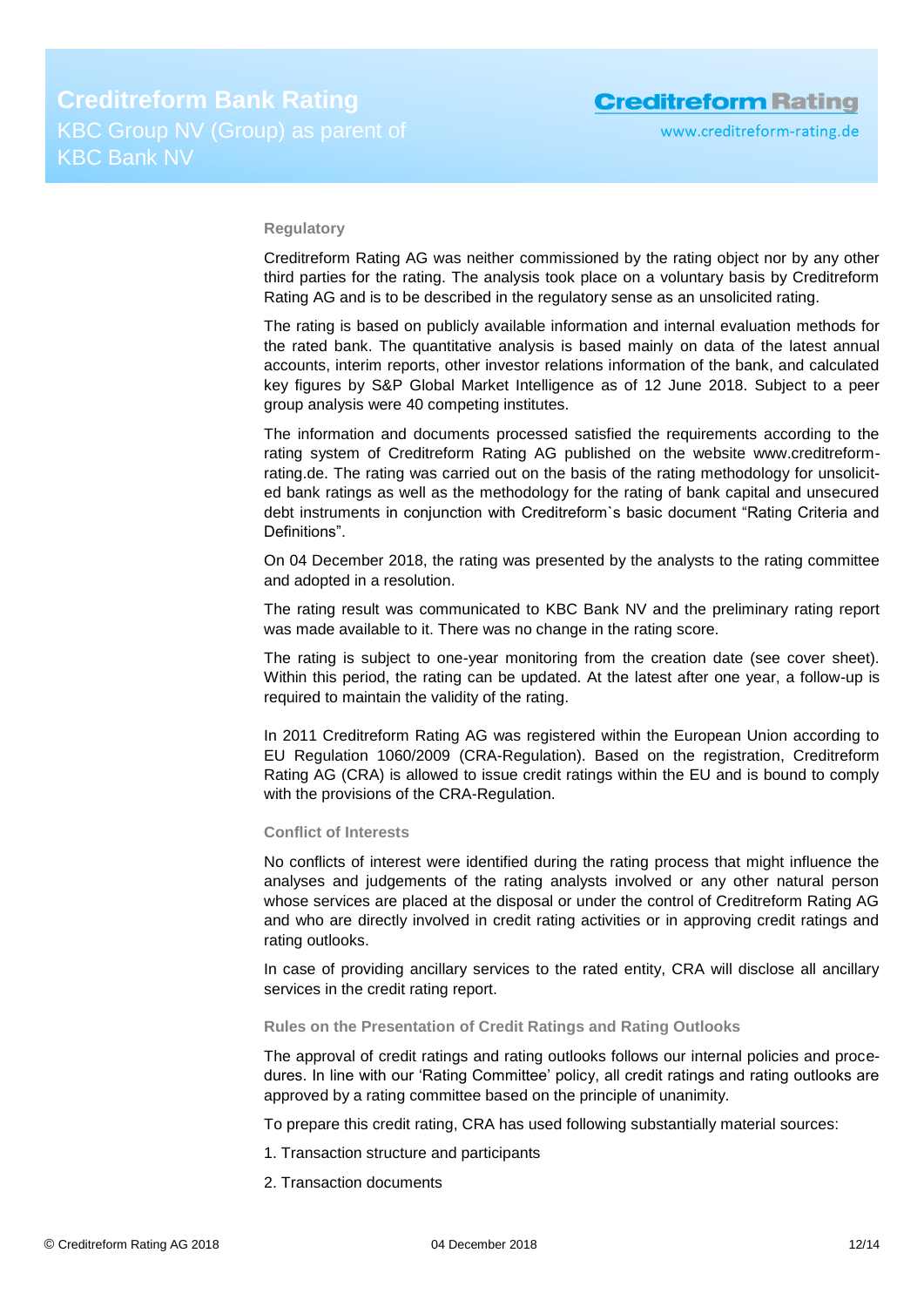### 3. Issuance documents

There are no other attributes and limitations of the credit rating or rating outlook other than those displayed on the CRA website. Furthermore CRA considers satisfactory the quality and extent of information available on the rated entity. In regard to the rated entity Creditreform Rating AG regarded available historical data as sufficient.

Between the time of disclosure of the credit rating to the rated entity and the public disclosure, no amendments were made to the credit rating.

The 'Basic Data' information card indicates the principal methodology or version of methodology that was used in determining the rating, with a reference to its comprehensive description.

In cases where the credit rating is based on more than one methodology or where reference only to the principal methodology might cause investors to overlook other important aspects of the credit rating, including any significant adjustments and deviations, Creditreform Rating AG explains this fact in the rating report and indicates how the different methodologies or other aspects are taken into account in the credit rating. This information is integrated in the credit rating report.

The meaning of each rating category, the definition of default or recovery and any appropriate risk warning, including a sensitivity analysis of the relevant key rating assumptions such as mathematical or correlation assumptions, accompanied by worst-case scenario credit ratings and best-case scenario credit ratings are explained.

The date at which the credit rating was initially released for distribution and the date when it was last updated including any rating outlooks is indicated clearly and prominently in the 'Basic Data' card as a "rating action"; initial release is indicated as "initial rating", other updates are indicated as an "update", "upgrade" or "downgrade", "not rated", "confirmed", "selective default" or "default".

In the case of a rating outlook, the time horizon is provided during which a change in the credit rating is expected. This information is available within 'Basic Data' information card.

In accordance to Article 11 (2) EU-Regulation (EC) No 1060/2009, a registered or certified credit rating agency shall make available, in a central repository established by ESMA, information on its historical performance data including the rating transition frequency and information about credit ratings issued in the past and on their changes. Requested data are available at the ESMA website: https://cerep.esma.europa.eu/cerepweb/statistics/defaults.xhtml.

An explanatory statement of the meaning of Creditreform`s default rates are available in the credit rating methodologies disclosed on the website.